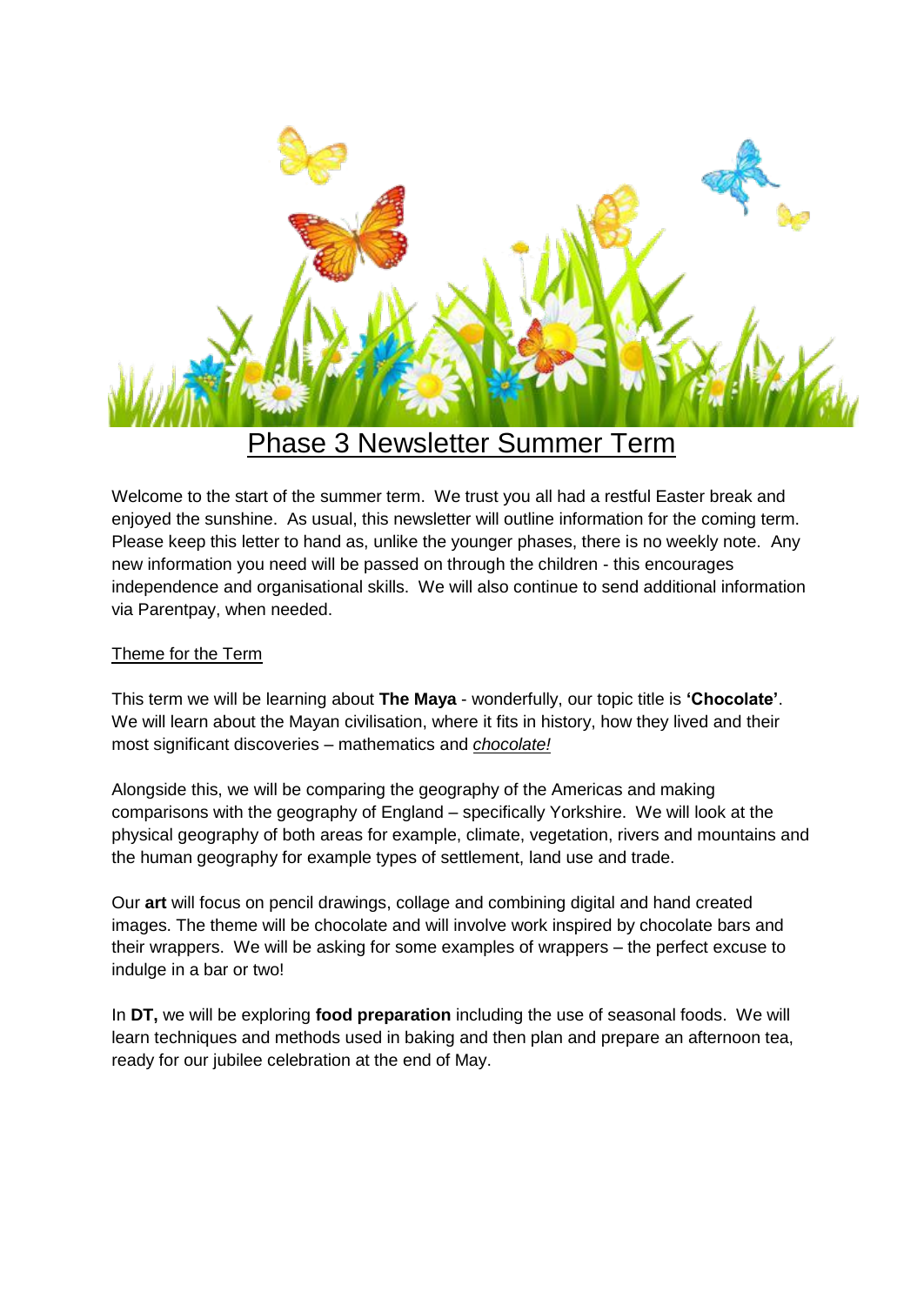

In **English**, we will be learning about **stories, poetry and non-chronological writing**. We will continue with our daily '**Vocab Ninja**' sessions, where we learn a new word each day and challenge ourselves to write a sentence using the word as well as use the words in our other work during the week. The number of new words we learn over the course of the term is impressive and the children are always keen to use as many as they can in their daily sentences. We will also continue with our **SPAG** work (spelling, grammar and punctuation) and learn about how to use language such as fronted adverbials and noun phrases and punctuation such as speech marks and commas.

We will be enjoying some **novels** and other **shorter texts** linked to the theme of the Maya, chocolate and The Americas. These books will also be the basis of some of our **guided reading** sessions as we explore the stories, make predictions and respond to what we have read.

Year 4 will be reading **Charlie and the Chocolate Factory** by Roald Dahl. Year 5 will be reading **The Explorer** by Katherine Rundell and Year 6 will be reading **Holes**  by Louis Sachar.

In **RE,** Year 4 will be exploring **what it means to be a Hindu in Britain today**. Year 5 will be studying **what it means to be a Muslim in Britain today** and year 6 will be exploring the question **'What matters most to Christians and Humanists?'**



The whole school focus for our **PSHE** is **relationships** and explores the characteristics of positive relationships and how to build and maintain them.

Our **PE** this term is **striking and fielding games** and **athletics**. All classes will continue to have dance sessions with Miss Havercroft each week. Due to classes missing their swimming entitlement because of COVID, Year 5 and Year 6 will

swim this term. This will take place on a Tuesday afternoon at Archbishop Holgate's School and the classes will be arranged into groups – each being taught by a qualified swimming teacher. (Year 4 will have their opportunity to go swimming next year.)

In addition to their two PE sessions, Year 4 will have 4 additional sessions for this half term, when York City Knights will be teaching basic tag rugby skills. This will be on a Monday afternoon.

**Please ensure that a FULL PE kit for both indoor and outdoor sessions is in school every week**. Last term, there were several children who did not have their full kit for PE sessions. This makes it extremely difficult for staff who have to spend the first part of each lesson hunting round for spare kit. Kits should remain in school until they are sent home to wash - this helps to ensure that children have the kit they need for each session.

This half term PE days will be:

For Year 4, Monday with York Knights Tuesday with Mr Holmes and Wednesday with Miss Havercroft.

For Year 5, Tuesday swimming, Wednesday with Miss Havercroft, Friday with Mr Holmes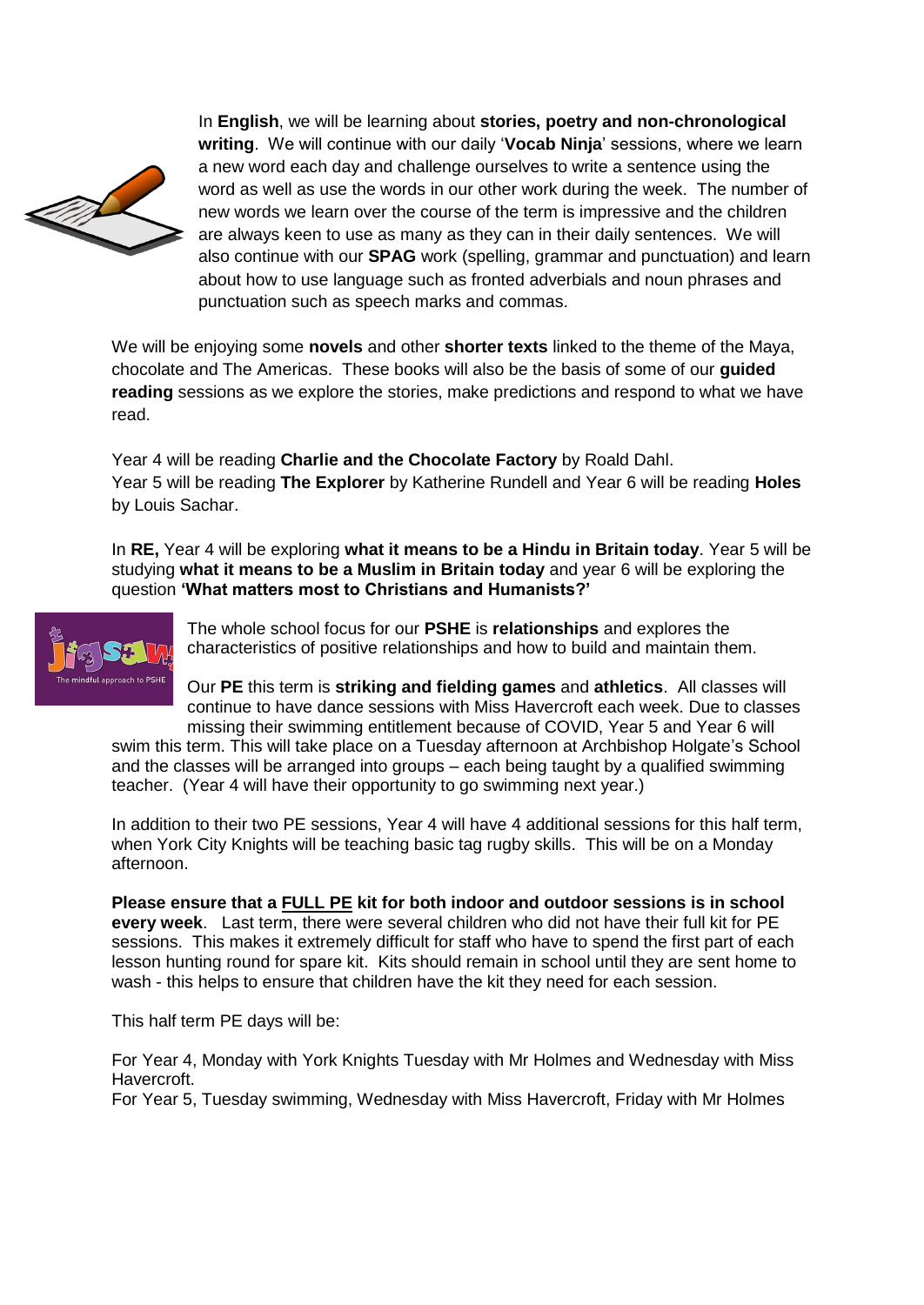# For Year 6, Tuesday swimming, Wednesday with Miss Havercroft

All classes will continue to enjoy **forest schools** at different times throughout the term – not necessarily every week. Children will be told when their class will be visiting the forest but kits and wellies must be in school at all times. We will also have our annual **Outdoor Learning Week** and will plant and grow crops in the raised beds at the back of school.

#### Homework

The aim of homework is to practise key skills as well as develop organisational skills, discipline and independence. Please support your child by encouraging them to develop a routine for completing activities and handing work in.



# **Reading**

All children should be reading as often as possible. A few minutes each day is ideal - anything more is a bonus! As your child becomes more fluent, they may be reluctant to read aloud. Please continue to encourage them to spend time reading, talk with them about the story, characters, favourite parts etc and ask them to read a small amount out loud to you to give you a taste of

what they are reading. Please record in your child's planner when they have read. Planners must be signed at least three times per week.

#### **Maths**

Maths homework each week will be set on TTRockstars. Year 4 will have focus times tables to practise each week in any way they wish Times tables recall is a fundamental foundational skill in maths and it is important that children can quickly recall times tables facts up to 12 x 12. **Every child should know all the times tables off by heart by the end of Year 4.** TTRockstars is a fun but extremely effective way of helping children develop their recall and speed.

In Year 4, the children take a statutory times table check in the summer term, with results reported to the Local Education Authority. There will be a short information meeting at 5pm on Tuesday 10th May via Zoom, explaining how the check is implemented. In school, we regularly work on times tables knowledge and recall, but spending time on TTRockstars at home supports your child's learning. If it is difficult for your child to spend time on TTRockstars at home, Mr Sharpe runs a TTRockstars club on a Thursday lunchtime each week.



### **Topic**

A new homework menu will be sent home soon. As usual, please encourage your child to choose an activity each week to complete. The activities are open-ended and are designed so that children can approach them in a way they enjoy and choose how much time they would like to spend on the activities.